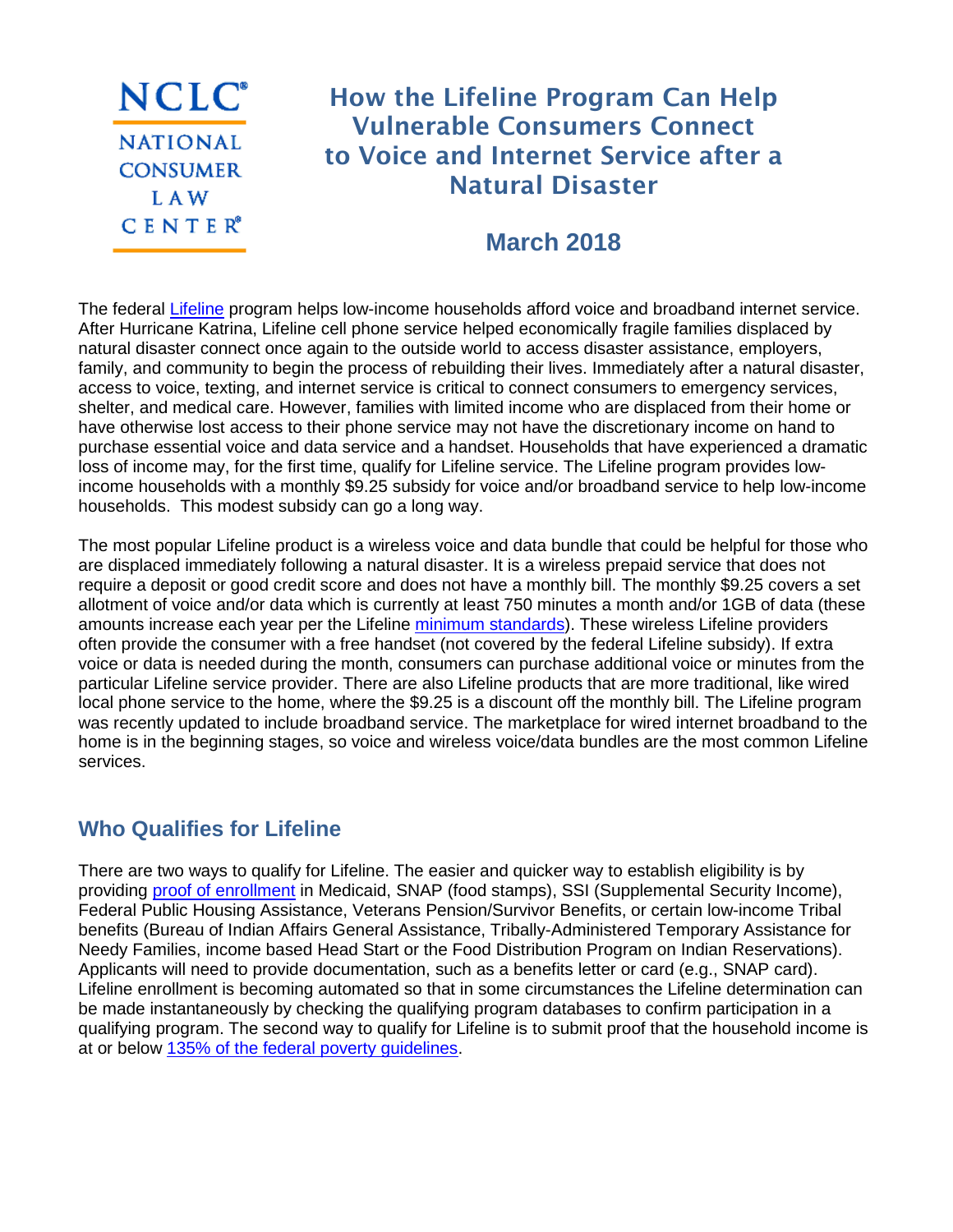## **Finding a Lifeline Service Provider**

Currently, in almost every state, consumers apply for Lifeline service through the carrier of their choice (see the [companies near me](https://data.usac.org/publicreports/CompaniesNearMe/Download/Report) tool to find a participating carrier and a description of the Lifeline service). Note that not all phone companies and broadband providers participate in the Lifeline program, only those approved by the state's public utility commission or the Federal Communications Commission as an eligible telecommunications carrier (ETC). Lifeline households that are displaced by a natural disaster may find that they need to change Lifeline providers because they are now outside of the service area of their original provider. The Lifeline program allows consumers to change Lifeline providers for any reason. Use the company locator tool to find a new Lifeline provider. The new carrier can walk the household through the carrier change process.

#### **What Happens When a Consumer Applies for Lifeline**

When a consumer applies for Lifeline, there will be an immediate check to determine if the consumer's household already has a Lifeline benefit. There will also be an immediate check of the consumer's identity. The second step in the eligibility determination will be to verify that the consumer is either participating in a qualifying program or is income eligible.

Federal Lifeline program rules require that the [Lifeline application](https://www.usac.org/_res/documents/li/pdf/nv/LI_Application_UniversalForm.pdf) collect specific information, such as the last four digits of the Social Security number. The information is required, so failure to fully complete the application will result in a denial of Lifeline benefits. The Lifeline benefit is a household benefit, so any adult in the household can be the applicant. The federal rules also require that the consumer provide specific certifications (for example, that they do not already have Lifeline service). See page 4 in the Lifeline application. This standardized Lifeline application form will be required by July 2018. Applicants will be given this form or, for a few more months, a form prepared by the company that looks very similar to the standard application form.

The Lifeline enrollment process will change over the next two years and the process will become more automated, quicker, and standardized so that it will be the same for everyone. NCLC will update this issue brief as the new National Eligibility Verifier process comes online. Consumers in Colorado, Mississippi, Montana, New Mexico, Utah, and Wyoming will be in the first wave of states migrating to the National Eligibility Verifier in 2018. In those states, to the extent possible, program eligibility will be automated and, instead of the Lifeline company making the eligibility determination, it will be the Universal Service Administrative Company [\(USAC\)](https://www.usac.org/li/default.aspx) a not-for profit organization that administers the Lifeline program for the Federal Communications Commission.

#### **Important Program Rules**

.

- *Federal rules limit the Lifeline benefit to one-per-household*. If the household is doubling-up with another family that has Lifeline service or in a transitional living arrangement with other households that are applying for Lifeline or have Lifeline service -- common situations in natural disasters – the household will be asked to fill out an [additional worksheet](https://www.usac.org/_res/documents/li/pdf/nv/LI_Worksheet_UniversalForms.pdf) to demonstrate that their household is economically independent from the other Lifeline household(s) at that same address.
- Lifeline consumers can switch Lifeline providers at any time. Consumers do not need a special reason to change Lifeline providers. The federal program rules make it easy for consumers to shop with their feet and change providers.
- Companies must de-enroll Lifeline subscribers if they do not use their Lifeline service within a 30-day period as the account will be considered inactive. Consumers who lose service due to inactivity can reapply for Lifeline service through the process previously described.